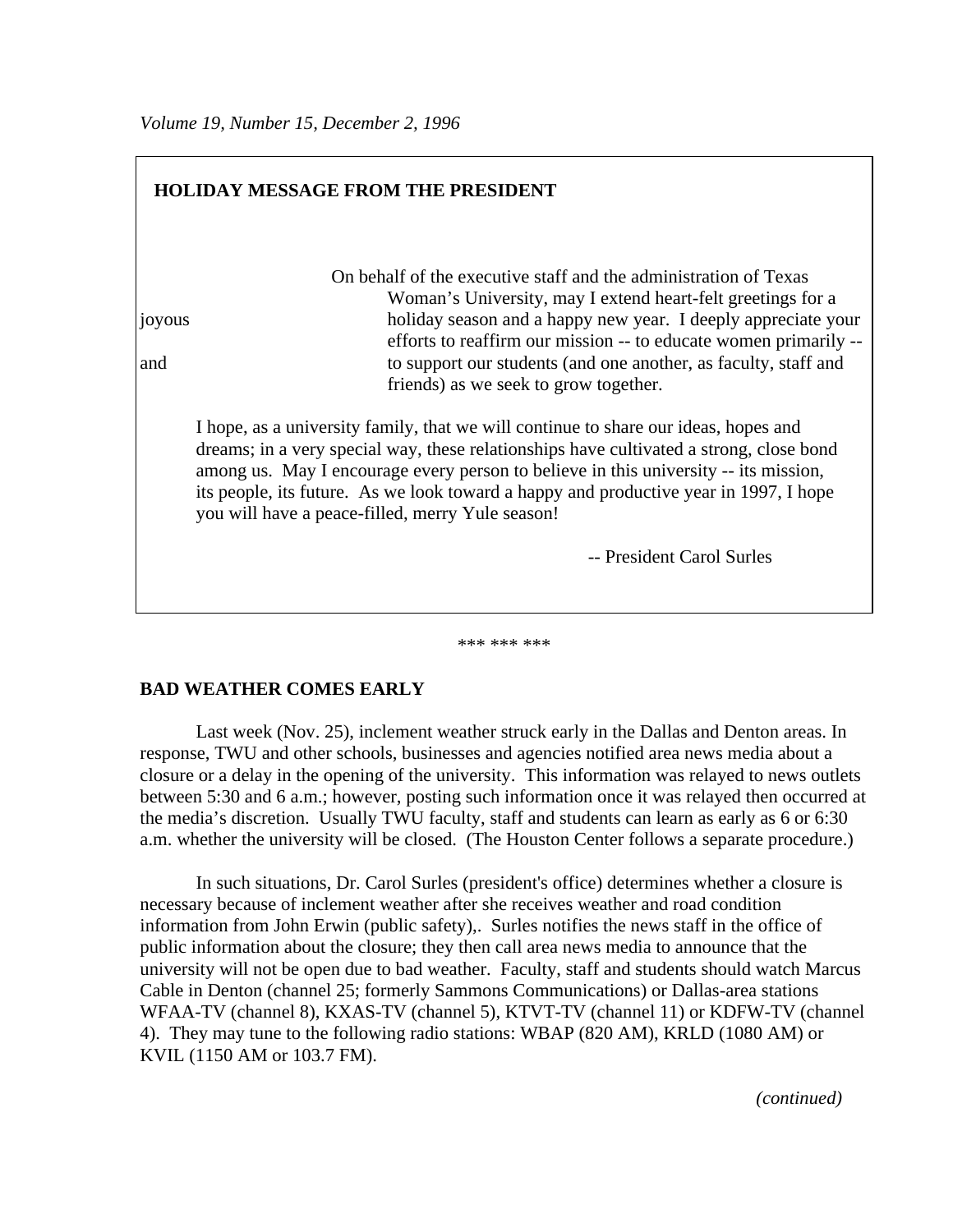*TWU Update, Dec. 2, 1996, page 2*

#### **WEATHER**, *continued*

*An on-campus weather closure information line also provides closure/delay of opening information (for that day only) for faculty and staff in particular to call: (817) 898-3430.* When the university closes due to bad weather, a message will be recorded on that line by 6 a.m. to notify callers. If the line's regular message plays (which discusses the university's days and hours of operation), then TWU has not been closed because of weather. This information is separate from the system established for tornado notification and "was created in order to alleviate the flood of calls our dispatchers receive in public safety," said Erwin.

The office of information technologies also will post the announcement on voice mail, which each faculty and staff member can access from her or his home telephone. "This notification process is one more way in which TWU faculty and staff can seek information about inclement weather closings or delays in opening," said Corin Ecker (ITS). For more information, call the office of public information at ext. 3456.

\*\*\* \*\*\* \*\*\*

#### **COUNSELING CENTER OFFERS HELP FOR STUDENTS**

The TWU Counseling Center -- which offers help in Denton, Dallas and Houston - serves all currently-enrolled TWU students by providing counseling services that include individual counseling, group counseling and crisis counseling. Faculty, staff and students often ask about the role of the Counseling Center at TWU; the facility's director, Dr. Don Rosen, recently talked about its function. "Students who would like to use Counseling Center services may simply call or stop by to schedule an initial intake appointment. Intake serves the purpose of triage: we see students as quickly as we can to determine their needs, their status and their suitability for the center's services," said Rosen. "Because the center provides short-term counseling, some students are referred to the appropriate community resources after we have seen them."

According to Rosen, once a student has been seen through the intake process and she or he can receive services, each individual is assigned to a counselor for weekly appointments; some-times a waiting list is used when available counseling hours are filled. Center staff work to match counseling appointments with students' schedules. "Students who have fewer available hours for counseling may find that it takes longer to be assigned to a counselor because they are less likely to be available at the open counseling hour," explained Rosen. "We monitor waiting list clients who may be in crisis by contacting them periodically and assessing their level of functioning."

Students in crisis may be seen at any time the Counseling Center is open; they must tell the receptionist that they need to see a counselor immediately. "In most cases, we let the student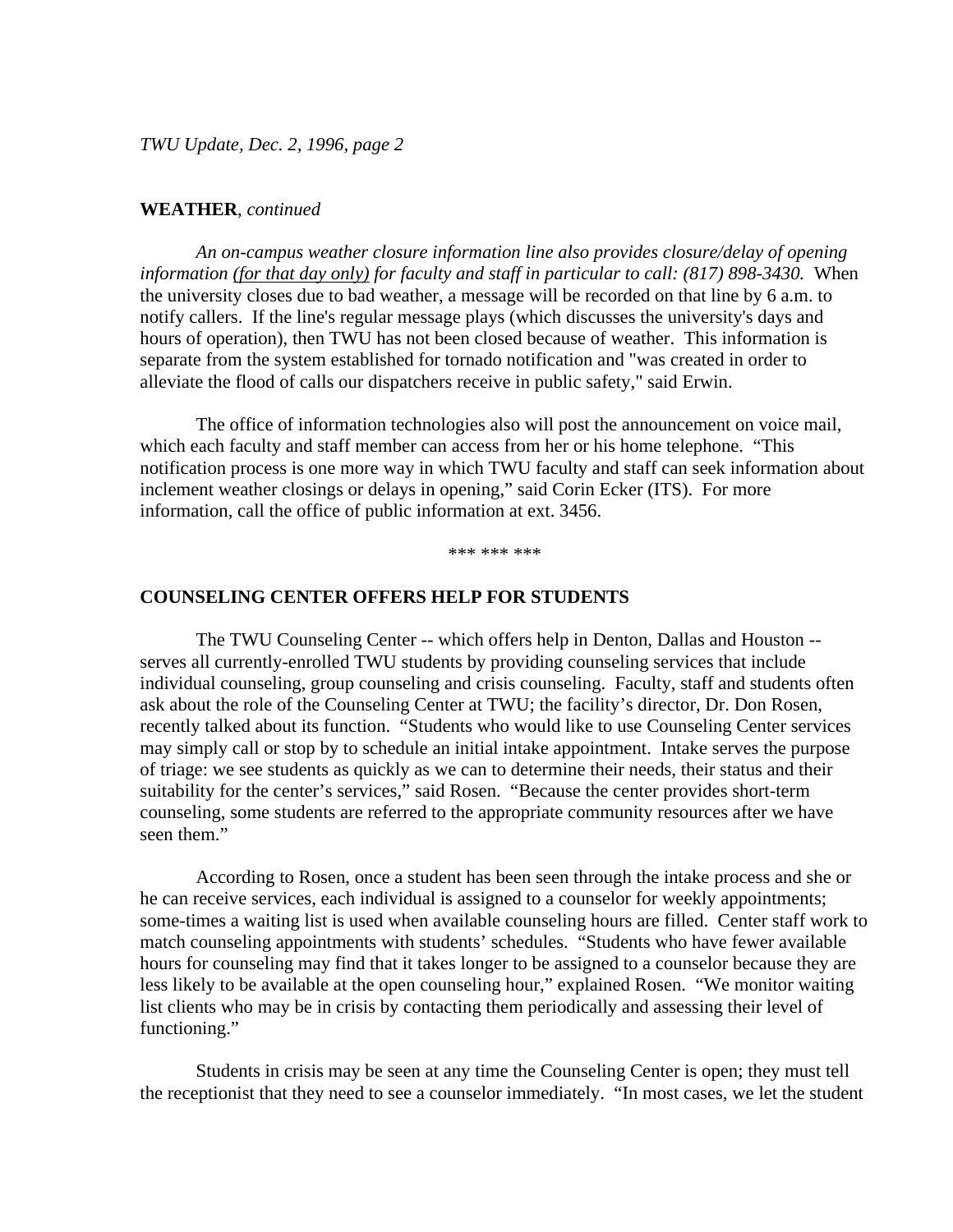define what is a crisis to her. However, this option is not a way in which students can sidestep the normal process," said Rosen. "Crisis counseling is available after hours by calling the TWU department of public safety at 8-1-2911 in Denton, 8-2-6666 in Dallas and 8-4-2222 in Houston."

He added, "Faculty and staff who refer students to the Counseling Center are valuable members of our community team. We encourage you to refer students as you feel it is appropriate, either for an intake appointment or for crisis intervention. Please also remember that we provide workshops and programs for your classes and student organizations." Anyone who has questions can call the Counseling Center in Denton at 8-1-3801, in Dallas at 8-2-6655 and in Houston at 8-4-2059. Information on frequently asked questions about the TWU Counseling Center will be discussed in a future issue of *TWU Update*. *TWU Update, Dec. 2, 1996, page 3*

#### **"SOAP-ed" FOR THE HOLIDAYS: JOIN THE FUN!**

Two events during the last week of classes will strike a holiday chord with TWU faculty, staff and students when SOAP presents "Take a Faculty Member to Lunch" on Tues., Dec. 3, and a winter social on Fri., Dec. 5. Dr. Beverley Byers-Pevitts (academic affairs) will discuss "The Importance of Student-Faculty Interactions Outside the Classroom" during the luncheon event for faculty, scheduled from 11:30 a.m. to 1 p.m. in Hubbard Hall. Tickets for the program are \$1 per person and can be purchased in the office of student activities; *space is limited*. The winter social will be held from 8 p.m. to midnight in the SC Underground. This free event will feature a dejay, dance, food and fun, sponsored by SOAP and the Residence Hall Association.

The office of student activities also is accepting applications for the 1997 SOAP executive board; SOAP is the primary programming board at TWU in Denton and is responsible for planning, implementing and evaluating social, educational and recreational events on campus. "Involvement in SOAP helps students gain experience in leadership, time management, organizational development, parliamentary procedures, diverse populations, budget management and other skills," said Dee Siscoe (student activities). SOAP positions include executive chair, secretary/treasurer, concerts chair, leadership chair, multicultural chair, recreation and leisure chair, special events chair, talks and topics chair, and trips and travel chair. Each executive position requires a minimum of six hours per week and comes with a stipend. Applications are available in the office of student activities, SC 1st floor, or call ext. 3611.

\*\*\* \*\*\* \*\*\*

#### **THE HOLIDAYS: SURVIVING A "WEIGHTY" EXPERIENCE**

To celebrate the holiday season and get that holiday spirit, the TWU Wellness Center again will sponsor "The Twelve Days of Christmas" -- 12 days of physical activity to help balance exercise and those holiday foods! The cost to participate is \$10 per person (which includes a long-sleeved gray T-shirt that says "I survived the 12 days of Christmas at the TWU Wellness Center"); participants do not have to be members of the center to sign up. The "12 Days" begin on Wed., Dec. 4, and end on Thurs., Dec. 19; participants will receive their T-shirts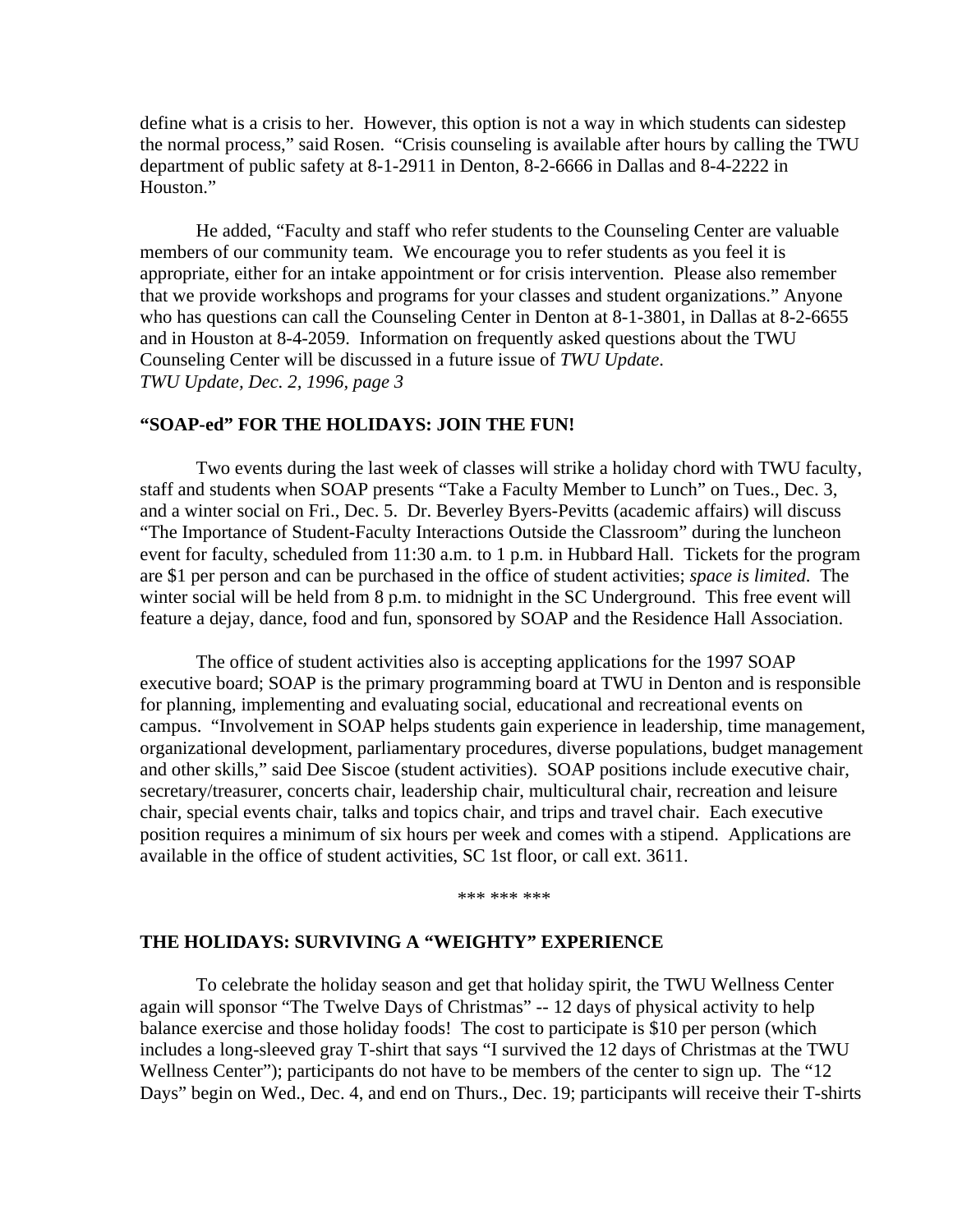after they have completed one activity for each of the 12 days. (A list of activities for each day is available at the Wellness Center; call ext. 2900 for a copy.) On the 12th day (Dec. 19), the group will meet in the lobby of the Wellness Center at noon for a walk/jog around the campus, followed by cider and healthy snacks. Happy holidays!

\*\*\* \*\*\* \*\*\*

#### **UPDATE ON TWU ATHLETICS**

Congratulations to the TWU Pioneers volleyball team, who qualified for the NCAA Division II South Central Regional Tournament -- the first time that a TWU volleyball team ever has qualified for an NCAA postseason event. They played against number one seed University of North Alabama and made a gallant attempt against the top team. "My biggest concern is what are we going to do next year?" laughed head coach Patty Dowdell (kinesiology). "We didn't plan on setting all the school records." In other news:

■ Two TWU volleyball team members -- Sarah Steinmetz and Jessica Bryant -- were named to the All-Lone Star Conference volleyball team. Steinmetz was named "Most Valuable Player" in the conference, and Bryant shared honors with Texas A&M-Kingsville's Kenisha Reaux as "Co-Freshmen of the Year." *TWU Update, Dec. 2, 11996, page 4* 

#### **NEWSBRIEFS**

*Reminder: Two holiday events* -- a coffee and an afternoon reception -- will be held for the campus community. Dr. Carol Surles (president's office) would like to invite all faculty, staff and students, plus the Denton community, to holiday gatherings that celebrate the season of friendship and giving. The holiday coffee will be held from 8 to 10 a.m. on Wed., Dec. 4, in the southeast room of Hubbard Hall. The next day, on Thurs., Dec. 5, Surles will host an afternoon reception from 3:30 to 5:30 p.m. in the same location. Both receptions will include holiday music, a sing-a-long and a visit from Santa Claus. "I hope that all of our faculty, staff and students -- as well as interested community members -- can attend one or the other holiday event," said Surles. "We will celebrate the season in this way among the campus community, sharing the spirit of TWU."

*TWU's Simply Jazz* will present their fall concert on Thurs., Dec. 5, at 7 p.m., MCL auditorium. The event is free and open to the campus community and the general public. This female vocal jazz ensemble, directed by Pamela O'Briant (performing arts, music), will present some favorite tunes -- "Bei Mir Bist Du Shon," "Java Jive," I Can Cook, Too," "Air Mail Special," "It's Only a Paper Moon" and other numbers. For details, call ext. 2500 or 2493.

*Reminder: World AIDS Day* will be observed at TWU and in Denton this week. TWU's HIV/AIDS education coalition is involved in several programs. For more information, call Dr. Nicki Cohen (performing arts, music) at ext. 2523 or Andy Tucker (library) at ext. 3709.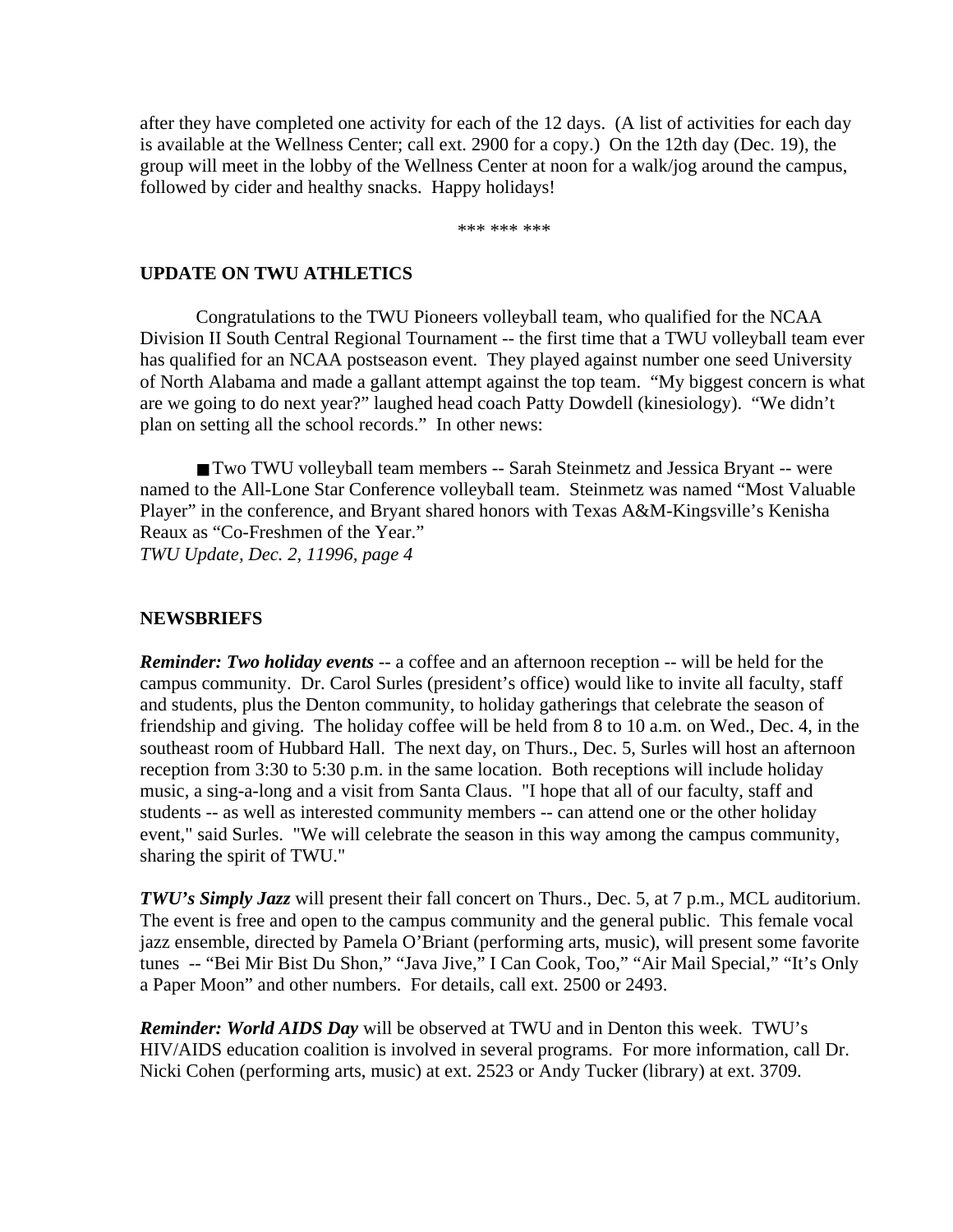■ *Sun., Dec. 1* -- 2 p.m., Courthouse-on-the-Square lawn -- World AIDS Day observance, co-sponsored by AIDS Services of North Texas and AIDS Interfaith of Tarrant County; plus a 6 p.m. nondenominational memorial service at the First United Methodist Church on Main Street in Lewisville.

■ *Mon., Dec.* 2 -- 10 a.m. to 2 p.m., TWU Student Center, 2nd floor -- TWU HIV/AIDS education coalition selling ribbon pins, HIV/AIDS awareness buttons; free educational materials.

■ *Tues., Dec. 3* -- noon to 1 p.m., ACT 601 -- The TWU HIV/AIDS education coalition will host a World AIDS Day presentation titled "One World, One Hope," featuring guest speaker Abigail Tilton, executive director of AIDS Services of North Texas. All TWU faculty, staff and students are invited to bring lunch and attend; beverages and dessert will be provided. Free.

*Breakfast in the Student Center* took a giant leap (downstairs, that is) to the Underground on Mon., Nov. 25. A variety of menu items -- omelets made to order, waffles, pancakes, bacon, sausage, scrambled eggs, biscuits and gravy, hot cereal and more -- will be served Monday through Friday from 7:30 to 11 a.m. It's all you can eat for \$3! (Lunch in the Underground - weekdays from 11 a.m. to 1:30 p.m. now features a la carte gourmet sandwiches, sizzling salads and pizza "your way"...items not available in the Garden Room.)

*Reminder: The last issue of TWU Update* for this year will be distributed on Mon., Dec. 9 (deadline to submit information is Tues., Dec. 3, at 5 p.m.); publication will resume Mon., Jan. 13, 1997. For details, call ext. 3456.

*The department of early childhood and special education* will host a "get acquainted" gathering for its doctoral students on Thurs., Dec. 5, at 6:30 p.m., MCL 908. "We are working to promote collegiality among the student body, and this gathering is designed to help," said Dr. Hsuying Ward. TWU and UNT doctoral students from both early childhood and special education are invited. For details, call ext. 2272.

#### *continued*

*TWU Update, Dec. 2, 1996, page 5*

### **NEWSBRIEFS**, *continued*

*Native Pride*, the student organization at TWU established to promote an awareness of Native American culture, recently reported on the success of "Unity through Diversity," an inter-tribal benefit dance pow wow held in November. Faculty advisor Marsha Campbell (history and government) and staff advisor Raedean Bolton (financial aid) described the event as a "great success." The pow wow culminated a week-long celebration that also included a Native American storyteller and an exhibition dancer who dressed in dramatic regalia. Proceeds were used to help establish the Native Pride Scholarship for a TWU student. For details, call Campbell at ext. 2132.

*Reminder: The learning assistance office* is opening a study hall for all students, Monday through Thursday, from 8 a.m. to 5 p.m., in CFO 106. For details, call Edith Hays at ext. 2046.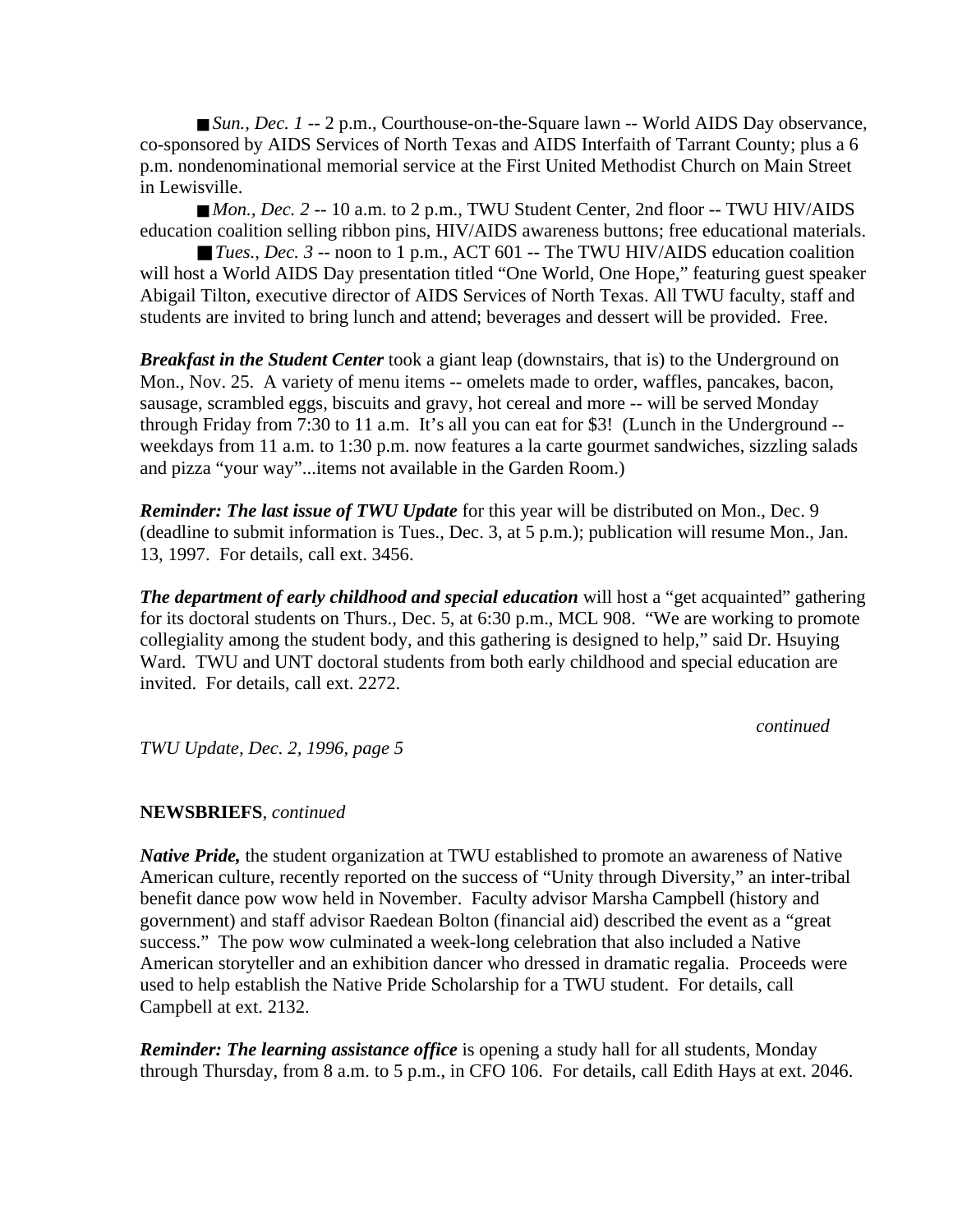*The Denton Community Chorus*, under the direction of Dr. Nicki Cohen (performing arts, music), will present its winter concert featuring the Ariel Recorder Consort and the First Christian Church Carillon Handbell Ensemble on Tues., Dec. 10, at 8 p.m. at the Campus Theatre. Tickets are \$5 for general admission, \$3 for senior citizens and \$3 for students and children. Call (817) 382-1915 for more information or ticket reservations.

*Recreational sports* will sponsor the first 20 individuals who sign up to participate in the Jingle Bell Fun Run this year, scheduled Dec. 20 at 6 p.m. TWU also will provide transportation to and from the race site. For details, call ext. 3612 or stop by student activities, SC 1st floor.

\*\*\* \*\*\* \*\*\*

## **UPDATE ON TWU PEOPLE**

Dr. **James Galloway** (library) reviewed *Looking High and Low: Art and Cultural Identity* by Brenda Jo Bright and Liza Bakewell for the *Journal of the American Studies Association of Texas*. He also continues to serve on the journal's editorial board.

Dr. **Charles Riggs** (fashion and textiles) served as secretary at the RA-43 Drycleaning Test Methods meeting of the American Association of Textile Chemists and Colorists in Raleigh, N.C., Nov. 18-20.

**Norma Davidson** (performing arts, music) recently received a congratulatory certificate celebrating 25 years of inclusion in *Who's Who in America*.

Dr. **Charlotte (Barney) Sanborn** (Center for Research on Women's Health) presented "Non-Insulin Dependent Diabetes in Mexican American Women," a project co-written by Dr**. Cathy Jankowski** (kinesiology) at the 6th annual Scientific Advisory meeting in Washington D.C., Nov. 13. The meeting was sponsored by the Society for the Advancement of Women's Health Research and focused on genetics and women's health.

Sanborn said that TWU doctoral student **Lea Ann "Beez" Schell** (Center for Research on Women's Health) presented a paper titled "Jan Felshin: Pioneering the Efforts to Recognize Women in Sport" at the Wilma E. Grote Symposium for the Advancement of Women at Morehead State University, Ky., Nov. 7-9. On Nov. 14-16, she presented her project "Frontstage/Back-stage: An Analysis of Work and Leisure Roles of Women Recreation Softball Players" at the 17th annual meeting of the North American Society for the Sociology of Sport in Birmingham, Ala.

*continued*

*TWU Update, Dec. 2, 1996, page 6*

### **TWU PEOPLE**, *continued*

Dr. **Ann Uhlir** (Health Sciences, retired) presented the keynote address titled "Advice of the Caterpillar" at the Kentucky Association for Health, Physical Education, Recreation and Dance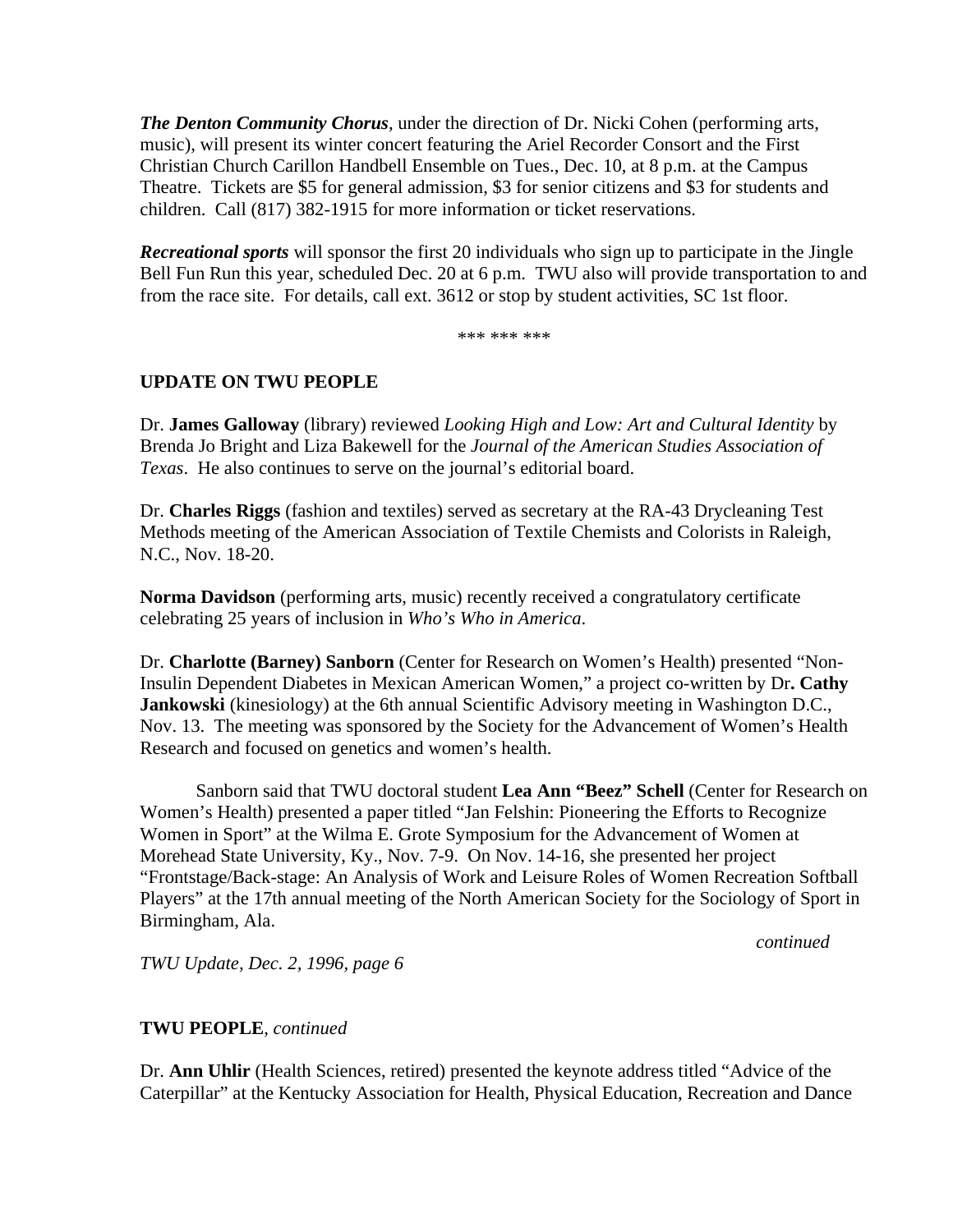(KAHPERD) convention in Louisville, Ky., Nov. 8. She also presented a paper on "Leadership: Lessons of Experience." The theme of the convention was "Building on the Past, Moving to the Future." Uhlir served as president of KAHPERD in 1973.

Dr. **Ketty Rodriguez** (Library and Information Studies) presented a paper titled "Teaching Online Searching through Interactive TV at Texas Woman's University: An Experience" at the annual conference of the International Federation of Documentation in Graz, Austria, Oct. 21-24.

Drs. **JoAnn Engelbrecht**, **Lillian Chenoweth** and **Jennifer Martin** (family sciences) presented "Effective Parent Education: Strategies for Empowering Parents through Active Involvement in Parenting Programs" at the National Association for the Education for Young Children annual conference in Dallas, Nov. 20-23.

Drs. **Gladys Hildreth** and **June Impson** (family sciences), with doctoral candidates **Adair Bowen** and **Jacque Ramsey**, presented a panel on "Where Will Older People Live: Choices, Options and Recommendations" at the Louisiana Aging Network Association annual conference in Lafayette, La., Nov. 19-21.

Dr. **Robert Littlefield** (psychology and philosophy) recently was honored for his work with families by the Lewisville/Flower Mound Youth and Family Counseling Center at an annual awards banquet held at the Radisson Hotel in Denton. He received this year's "Wings" award, which is given to individuals who have contributed to the work of the center. Littlefield also attended the annual convention of the Texas Psychological Association in Dallas, where he conudcted a panel presentation on "The Future of Professional Psychology: Mental Health in the Marketplace." Also, the student division of the TPA presented Littlefield with the professor of the year award "in honor of his guidance of students and his devotion to teaching psychology."

Drs. **Charlotte Keefe** and **Ruth Davis** (early childhood and special education) recently presented "Analysis of Writing Strategies of Children with Disabilities" at the fifth international conference on Mental Retardation and Developmental Disabilities. Keefe presented "Literature Circles: Including Less Able Readers" at the fifth annual literacy conference on South Padre Island.She was notified that her article titled "Literature Circles: Reducing Reading Stress" will be published in *Reading*, a journal for the United Kingdom Reading Association.

Dr. **Linda Sluder** (early childhood and special education) will serve on the international council for the Republic of South Africa Institute on Early Childhood, Republic of South Africa.

Dr**. E. Jane Irons** (early childhood and special education) co-authored an article titled "Reasoning to Learn: The Development of Cognitive Skills as a Prerequisite for Acquiring Prosocial Behavior in Youth at Risk," published in the summer/fall 1996 issue of *The Journal of At-Risk Issues*.

Dr**. Leslie Thompson** (Graduate School) recently served as a member of an opening plenary panel for the 1996 midcontinent regional conference of the Society for College and University Planning. He presented "The Streets of Philadelphia Are Safe." Other panelists were Dr. Bill Wenrich, chancellor for the Dallas Community College District, and Rep. Kent Grusendorf.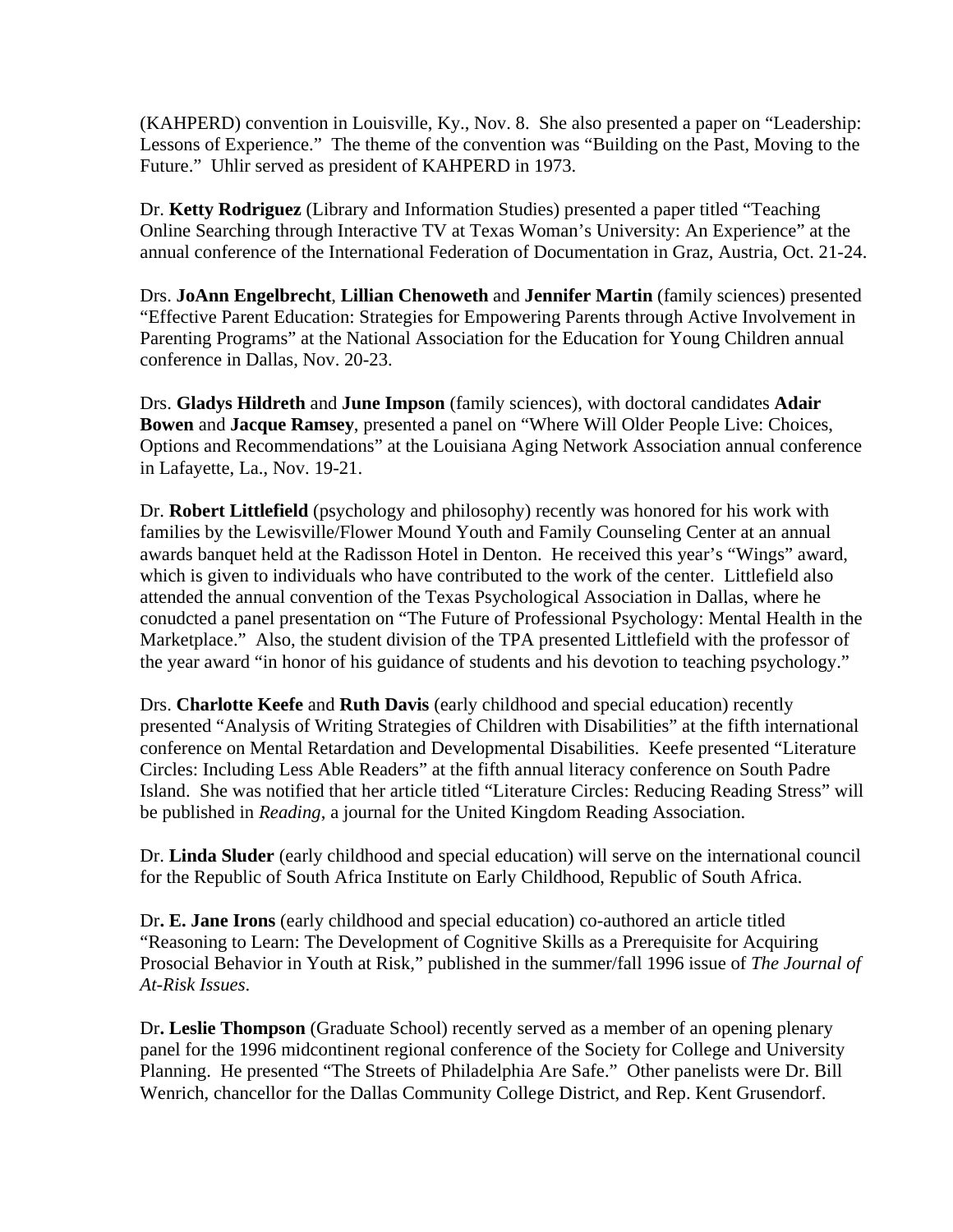*TWU Update, Dec. 2, 1996, page 7*

## **TWU PEOPLE**, *continued*

**Elizabeth Snapp** (library) attended the first annual Texas Book Festival in Austin, Nov. 15-17. The First Edition Gala was opened by Texas First Lady Laura Bush, honorary chairwoman. The 100 Texas authors featured in a variety of three days of presentations in and around the Capitol included Sandra Cisneros, *Woman Hollering Creek and Other Stories*; Mary Karr, *The Liars Club*; and Larry McMurtry, *Lonesome Dove*.

Dr. **Mahmoud Sadri** (sociology and social work) received an invitation from the Center for Middle Eastern Studies at the University of Chicago to speak as part of the school's "Middle East History and Theory" workshop series. The title of his Nov. 7 presentation was "Youth Gangs and Graffiti Wars: Discourse of Legitimation and Dissent in Today's Iran."

Two faculty members in the department of dental hygiene presented two continuing education programs for the Dallas Dental Hygiene Society this fall: "New Instruments in Periodontics" on Oct. 10 by **Carolyn Ray**; and "Selective Polishing" on Nov. 14 by Dr. **Nancy Glick**. The society's members who attend these meetings receive professional continuing education credits.

Dr. **Becky Code** (biology) presented research titled "Dynorphin-like immunoreactivity in the chick auditory brainstem" at the annual meeting of the Society for Neuroscience in Washington, D.C., Nov. 17-21.

Dr. **Nicki Cohen** (performing arts, music) recently participated in two presentations at the National Association for Music Therapy Conference in Nashville, Tenn. She was a panel member for the workshop "A Document in Process: Music Therapy Professional Competencies" and moderated a roundtable titled "The Future of Graduate Music Therapy." At that same conference, graduate students **Kamille O'Donnell** and **Trey Teel** participated in the research poster session; O'Donnell's poster was titled "Application of Music in a Play Therapy Setting," and Teel's was "Music Therapy: A Tool in Geriatric Music Ministry."

Faculty and students from TWU represented the university's Minority Biomedical Research Support program (MBRS) at the 1996 National Minority Research Symposium in Miami, Fla., Nov. 13-17. Faculty included Dr. **Lynda Uphouse** (biology/MBRS director), Dr**. James Johnson** (chemistry and physics) and undergraduate students **Nora Morales** (chemistry) and **Deidra Reed** (biology). MBRS graduate students **Judi Elliott** (biology), **Martha Hotema** (chemistry and physics) and **Amy Wolf** (biology) presented research results to faculty and students from across the country who participate in the National Institutes of General Medical Sciences' division of minority opportunities in research, which includes TWU's MBRS program.

Poster presentations included: "Vasopressinergic Neurons in the PVN or Adolescent Female Long Evans Rats after Chronic Stress" by Elliott; "Rearrangement Reactions of Aziridinybenzaldoximes" by Hotema; and "Lordosis Behavior after Co-Infusions of Ketanserin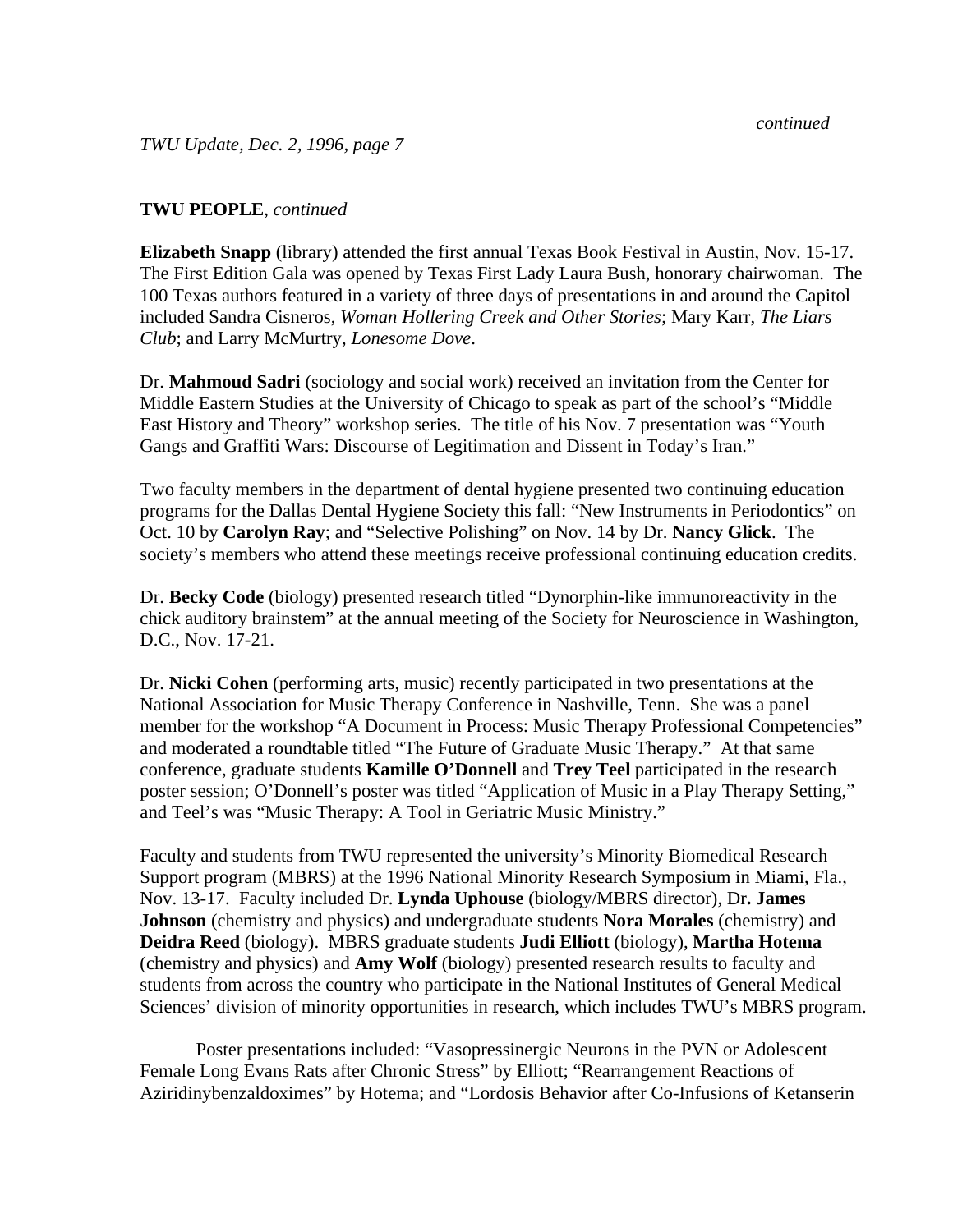and DOI into the VMN" by Wolf. **Astra Jackson** (biology), a former MBRS student and current TWU graduate student-recipient of an NIH minority supplement, also attended the symposium and presented a poster titled "Estrogen Modulates 5-HT1A Receptors."

\*\*\* \*\*\* \*\*\*

*TWU Update, Dec. 2, 1996, page 8*

# **THIS WEEK AT TWU: DECEMBER 2-8, 1996**

| Dec. 2-13                | -Visual arts exhibition: MFA/BFA student exhibitions, Art Building,<br>Monday-Friday, 9 a.m.-4 p.m. (Ext. 2530)                                                                                                                                                                                                                                                                                                                                                                               |
|--------------------------|-----------------------------------------------------------------------------------------------------------------------------------------------------------------------------------------------------------------------------------------------------------------------------------------------------------------------------------------------------------------------------------------------------------------------------------------------------------------------------------------------|
| Mon.-Thurs.,<br>Dec. 2-5 | - Blagg-Huey Library open 7:30 a.m.-midnight.<br>-Bookstore open 7:30 a.m.-6 p.m.                                                                                                                                                                                                                                                                                                                                                                                                             |
| Mon., Dec. 2             | -University opens, classes resume, 8 a.m.<br>-TWU HIV/AIDS education coalition ribbon pins and HIV/AIDS                                                                                                                                                                                                                                                                                                                                                                                       |
| awareness                | buttons sale, SC second floor, 10 a.m.-2 p.m. (Ext. 2523)<br>-SGA meeting, SC 006-007, 5-6 p.m. (Ext. 3652)                                                                                                                                                                                                                                                                                                                                                                                   |
| Tues., Dec. 3            | -Exit interviews for loan recipients, ACT 501, 9 a.m. & 1:30 p.m. (Ext. 3067)<br>-Student Health Services annual Christmas open house, 11 a.m.-1 p.m.<br>-SOAP: "Take a Faculty Member to Lunch," Dr. Beverley Byers-Pevitts,<br>(academic affairs); tickets: \$1; available in student activities, Hubbard<br>Hall, 11:30 a.m.-1 p.m. (Ext. 3611)<br>-World AIDS Day presentation: "One World, One Hope," sponsored by<br>TWU HIV/AIDS education coalition; ACT 601, noon-1 p.m. (Ext. 2523) |
| Wed., Dec. 4             | -Holiday coffee for all students, faculty, and staff, southeast room,<br>Hubbard Hall, 8-10 a.m. (Ext. 3201)<br>-SGA meeting, SC 006-007, noon-1 p.m. (Ext. 3652)<br>-Student activities, Houston: Holiday Fun Day, MGJ lobby, noon.                                                                                                                                                                                                                                                          |
| Dec. 5-6                 | -TWU Board of Regents meeting, ACT (various floors). (Ext. 3201)                                                                                                                                                                                                                                                                                                                                                                                                                              |
| Thurs., Dec. 5           | -Last day of classes for fall 1996.<br>-Holiday reception for all students, faculty, and staff, southeast room, Hubbard<br>Hall, 3:30-5:30 p.m. (Ext. 3201)<br>-Performing arts, dance: Fall Dance Showcase, DGL Studio, 4 p.m. (Ext. 2085)<br>-Early childhood and special education: "Get Acquainted" gathering for doctora<br>students, MCL 908, 6:30 p.m. (Ext. 2272)                                                                                                                     |